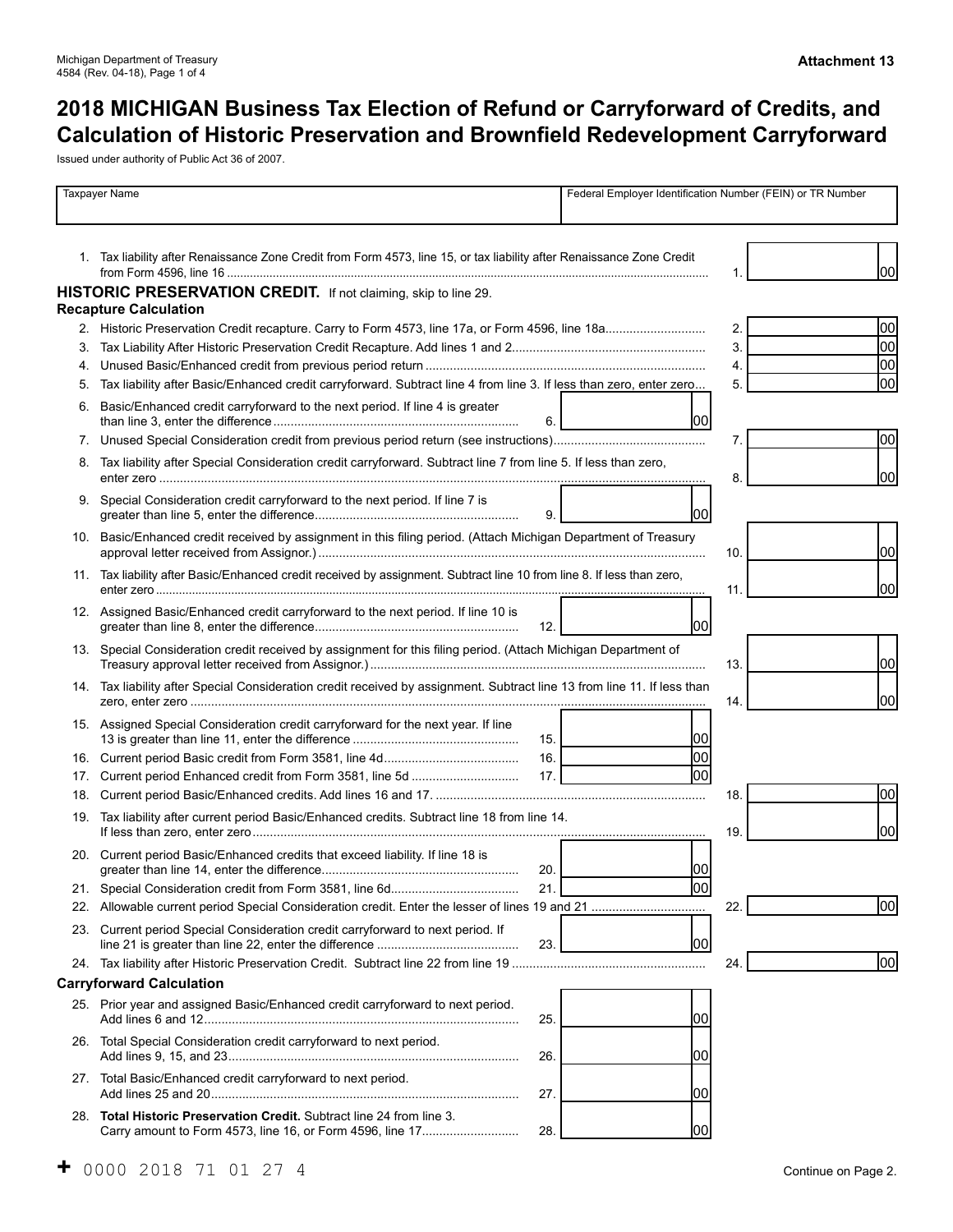#### **MEGA FEDERAL CONTRACT CREDIT.** If not claiming, skip to line 38.

|     |                                                                                                                                                | 29. | 1001 |
|-----|------------------------------------------------------------------------------------------------------------------------------------------------|-----|------|
| 30. |                                                                                                                                                | 30. | 1001 |
| 31. |                                                                                                                                                | 31  | lool |
|     | 32. Remaining unused credit from previous period MBT return. If line 30 is<br>32.<br>ЮU                                                        |     |      |
|     |                                                                                                                                                | 33  | 100I |
| 34. | Tax After Current Period Credit. Subtract line 33 from line 31. If less than zero, enter zero here and                                         | 34. | 1001 |
|     | 35. If line 33 is greater than line 31, elect a refund or carryforward of credit by entering the difference on either<br>line 35a or line 35b. |     |      |
|     | 35a.<br>a. Refundable Amount. Carry amount to Form 4574, line 16                                                                               |     |      |
|     | 35b.<br>100                                                                                                                                    |     |      |
| 36. | 36.<br>100                                                                                                                                     |     |      |
| 37. | <b>MEGA Federal Contract Credit.</b> Subtract line 34 from line 29.<br>37                                                                      |     |      |

#### **BROWNFIELD REDEVELOPMENT CREDIT.** If not claiming, skip to line 56.

#### **Recapture Calculation**

| 38. | Tax liability before Brownfield Redevelopment Credit from Form 4573, line 55, or Form 4596, line 19                                    |            | 38. | 00   |
|-----|----------------------------------------------------------------------------------------------------------------------------------------|------------|-----|------|
| 39. | If completing Form 4569, enter amount from Form 4569, line 8; Otherwise,<br>enter MBT Brownfield Redevelopment Credit recapture amount | 39.<br>ЮC  |     |      |
| 40. |                                                                                                                                        | 100<br>40. |     |      |
| 41. |                                                                                                                                        | lool<br>41 |     |      |
| 42. |                                                                                                                                        |            | 42  | 00   |
| 43. | Assigned credit from MBT Brownfield Redevelopment Credit Assignment                                                                    | 43.<br>ЮC  |     |      |
| 44. |                                                                                                                                        | 00 <br>44  |     |      |
| 45. |                                                                                                                                        |            | 45. | 100l |
| 46. | Available credit from MBT Brownfield Redevelopment Credit Certificate of                                                               | 46.<br>100 |     |      |
|     | 47. Subtract line 46 from line 44. If less than zero, enter zero here;                                                                 | 47<br>იი   |     |      |
|     | <b>Carryforward Calculation</b>                                                                                                        |            |     |      |
|     |                                                                                                                                        |            | 48. | 00   |
| 49. |                                                                                                                                        |            | 49. | lool |
| 50. | Tax after available prior year and assigned credit. Subtract line 49 from line 38. If less than zero, enter zero                       |            | 50. | lool |
|     | 51. Prior year and assigned credit carryforward. If line 49 is greater than                                                            | 51<br>100  |     |      |
|     | 52. Tax after Brownfield Redevelopment Credit. Subtract line 48 from line 50. If less than zero, enter zero here                       |            | 52. | 00   |
|     |                                                                                                                                        | lool       |     |      |

54. Total Credit Carryforward. Add lines 51 and 53.............................................. 54. 55. **Brownfield Redevelopment Credit.** Subtract line 52 from line 38. Carry amount to Form 4573, line 56, or Form 4596, line 20............................ 55. 00

00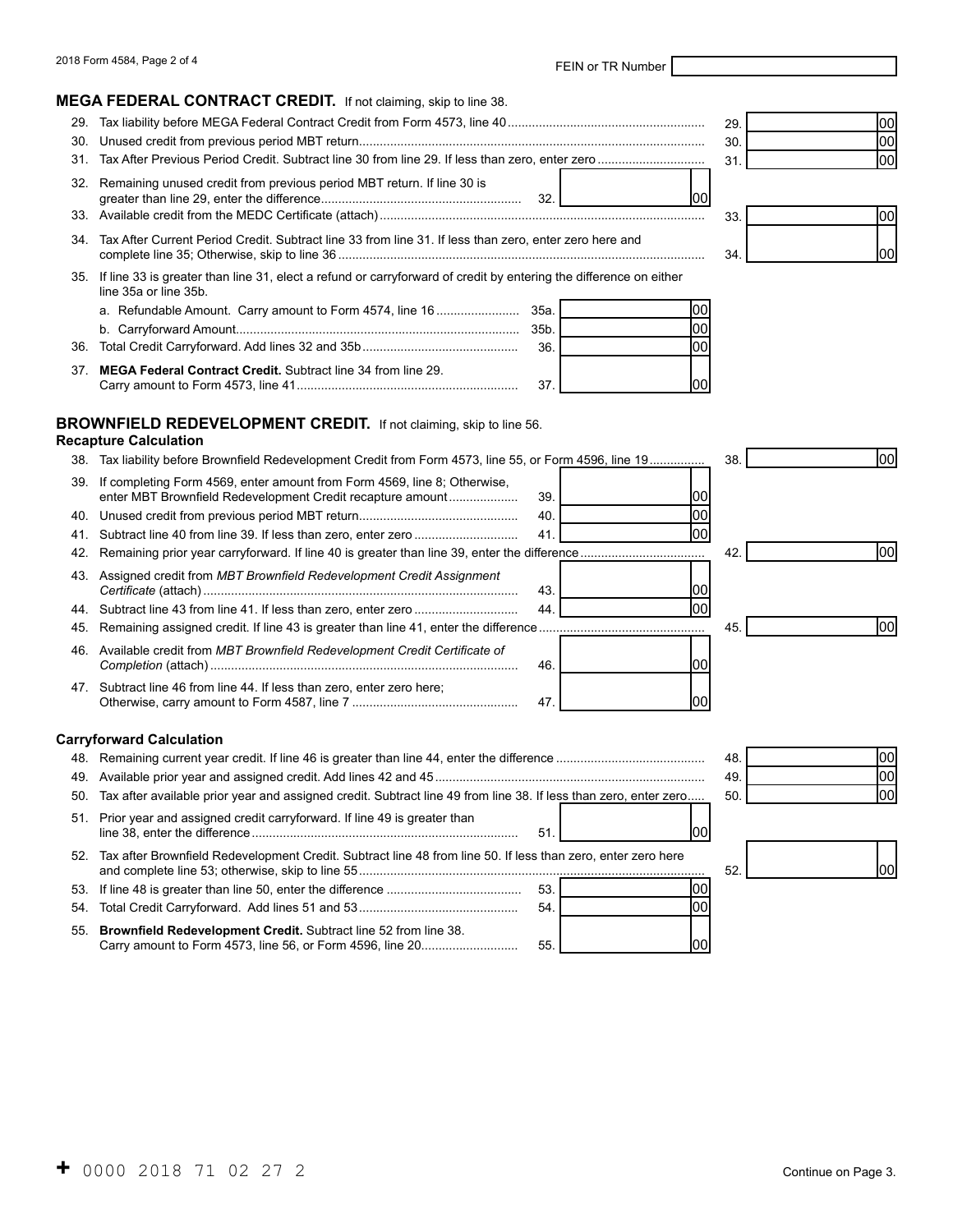#### **MEGA PLUG-IN TRACTION BATTERY MANUFACTURING CREDIT.**

If not claiming, carry amount from line 56 to line 61, and continue to the next credit.

- 56. Tax liability before MEGA Plug-In Traction Battery Manufacturing Credit from Form 4573, line 73 ...................... 56.
- 57. Unused credit from previous period MBT return.................................................................................................... 57.
- 58. Tax After Previous Period Credit. Subtract line 57 from line 56. If less than zero, enter zero ............................... 58.
- 59. Remaining unused credit from previous period MBT return. If line 57 is greater than line 56, enter the difference.......................................................... 59. 00

60. This credit is no longer available, except a carryforward amount reported on line 57. Leave this line blank....... 60.

| 61 | Skip<br>line 58. \<br>nount from | line<br>- |  |
|----|----------------------------------|-----------|--|
|    |                                  |           |  |

62. a. Leave this line blank and skip to line 63..................................................... 62a. b. Leave this line blank and skip to line 63..................................................... 62b. 63. Total Credit Carryforward. Enter amount from line 59 ..................................... 63. 64. **MEGA Plug-In Traction Battery Manufacturing Credit.** Subtract line 61 from line 56. Carry amount to Form 4573, line 75........................................... 64. X X X X X X X loo X X X X X X X X 00 00 no

#### **ANCHOR COMPANY PAYROLL CREDIT.**

|  |  |  | If not claiming, carry amount from line 61 to line 69, and continue to the next credit. |  |
|--|--|--|-----------------------------------------------------------------------------------------|--|
|  |  |  |                                                                                         |  |

- 65. Unused credit from previous period MBT return.................................................................................................... 65.
- 66. Tax After Previous Period Credit. Subtract line 65 from line 61. If less than zero, enter zero .......
- 67. Remaining unused credit from previous period MBT return. If line 65 is greater than line 61, enter the difference.......................................................... 67. 00
- 68. Available credit from the MEDC Certificate (attach).............................................................................................. 68.
- 69. Tax After Current Period Credit. Subtract line 68 from line 66. If less than zero, enter zero here and complete line 70; otherwise, skip to line 71........................................................................................................................... 69.
- 70. If line 68 is greater than line 66, elect a refund or carryforward of credit by entering the difference on either line 70a or line 70b. a. Refundable Amount. Carry amount to Form 4574, line 20 ......................... 70a. 00
- b. Carryforward Amount.................................................................................. 70b. 71. Total Credit Carryforward. Add lines 67 and 70b.............................................. 71. 72. **Anchor Company Payroll Credit.** Subtract line 69 from line 61. Carry amount to Form 4573, line 77................................................................. 72. 00 00 00

#### **ANCHOR COMPANY TAXABLE VALUE CREDIT.** If not claiming, carry amount from line 69 to line 77, and continue to the next credit.

|     |                                                                                                                                               |          |     | 73. |
|-----|-----------------------------------------------------------------------------------------------------------------------------------------------|----------|-----|-----|
|     |                                                                                                                                               |          |     | 74. |
|     | 75. Remaining unused credit from previous period MBT return. If line 73 is                                                                    | 75.      |     | 76. |
|     |                                                                                                                                               |          |     |     |
| 77  | Tax After Current Period Credit. Subtract line 76 from line 74. If less than zero, enter zero here and complete                               |          |     | 77  |
|     | 78. If line 76 is greater than line 74, elect a refund or carryforward of credit by entering the difference on either<br>line 78a or line 78b |          |     |     |
|     | a. Refundable Amount. Carry amount to Form 4574, line 21                                                                                      | - 78a. l |     |     |
|     |                                                                                                                                               | 78b.     | 100 |     |
| 79. |                                                                                                                                               | 79.      | 100 |     |
| 80. | Anchor Company Taxable Value Credit. Subtract line 77 from line 69.                                                                           | 80.      |     |     |

| 56. | lool |
|-----|------|
| 57. | lool |
| 58. | lool |



| 65.<br>66. | $\frac{100}{100}$ |  |
|------------|-------------------|--|
|            |                   |  |
|            |                   |  |
| 68.        | 00                |  |
|            |                   |  |
| 69.        | 00                |  |
|            |                   |  |

- I

 $\overline{\phantom{a}}$ 

| 73. |  |
|-----|--|
| 74. |  |
|     |  |

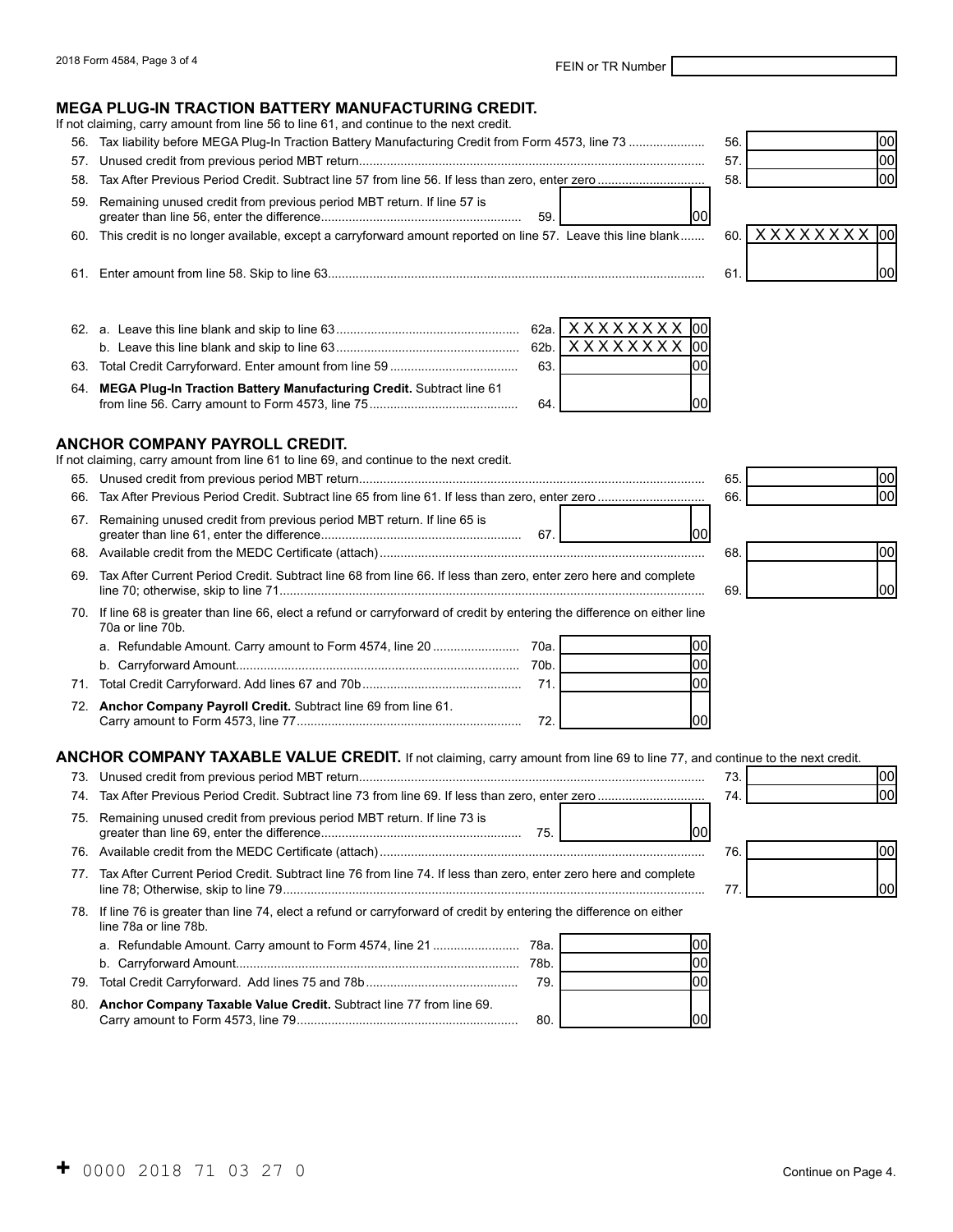#### **MEGA POLY-SILICON ENERGY COST CREDIT AND MISCELLANEOUS MEGA BATTERY CREDITS —** See Instructions

Lines 81 through 88 calculate the following credits: MEGA Poly-Silicon Energy Cost Credit; MEGA Plug-In Traction Battery Integration Credit; MEGA Advanced Battery Engineering Credit; MEGA Battery Manufacturing Facility Credit; MEGA Large Scale Battery Credit; and MEGA Advanced Lithium Ion Battery Credit. If claiming multiple credits, see instructions.

| 81. | Unused credit from previous period MBT return.                                                                                              |     |      |             |
|-----|---------------------------------------------------------------------------------------------------------------------------------------------|-----|------|-------------|
|     |                                                                                                                                             |     | 00   |             |
|     | b. Unused MEGA Plug-In Traction Battery Integration Credit 81b.                                                                             |     | loo  |             |
|     | c. Unused MEGA Advanced Battery Engineering Credit 81c.                                                                                     |     | 00   |             |
|     |                                                                                                                                             |     | 00   |             |
|     |                                                                                                                                             |     | lool |             |
|     | f.                                                                                                                                          |     | lool |             |
|     | α.                                                                                                                                          |     |      | 00          |
| 82. |                                                                                                                                             |     |      | lool<br>82. |
| 83. | Remaining unused credit from previous period MBT return. If line 81g is                                                                     | 83. | 100l |             |
|     | 84. Available credit from the MEDC Certificate (attach).                                                                                    |     |      |             |
|     |                                                                                                                                             |     | 100  |             |
|     |                                                                                                                                             |     | lool |             |
|     | C.                                                                                                                                          |     | 00   |             |
|     | d.                                                                                                                                          |     | 100  |             |
|     | e.                                                                                                                                          |     |      |             |
|     |                                                                                                                                             |     |      |             |
|     | α.                                                                                                                                          |     |      | lool        |
| 85. | Tax After Current Period Credit. Subtract line 84g from line 82. If less than zero, enter zero here and complete                            |     |      | 100l<br>85. |
| 86. | If line 84g is greater than line 82, elect a refund or carryforward of credit by entering the difference on either<br>line 86a or line 86b. |     |      |             |
|     |                                                                                                                                             |     | 100  |             |
|     |                                                                                                                                             |     | 00   |             |
| 87. |                                                                                                                                             | 87. | lool |             |
| 88. | MEGA Poly-Silicon Energy Cost Credit and Miscellaneous MEGA<br>Battery Credit. Subtract line 85 from line 77. Carry amount to Form 4573,    | 88. | 100  |             |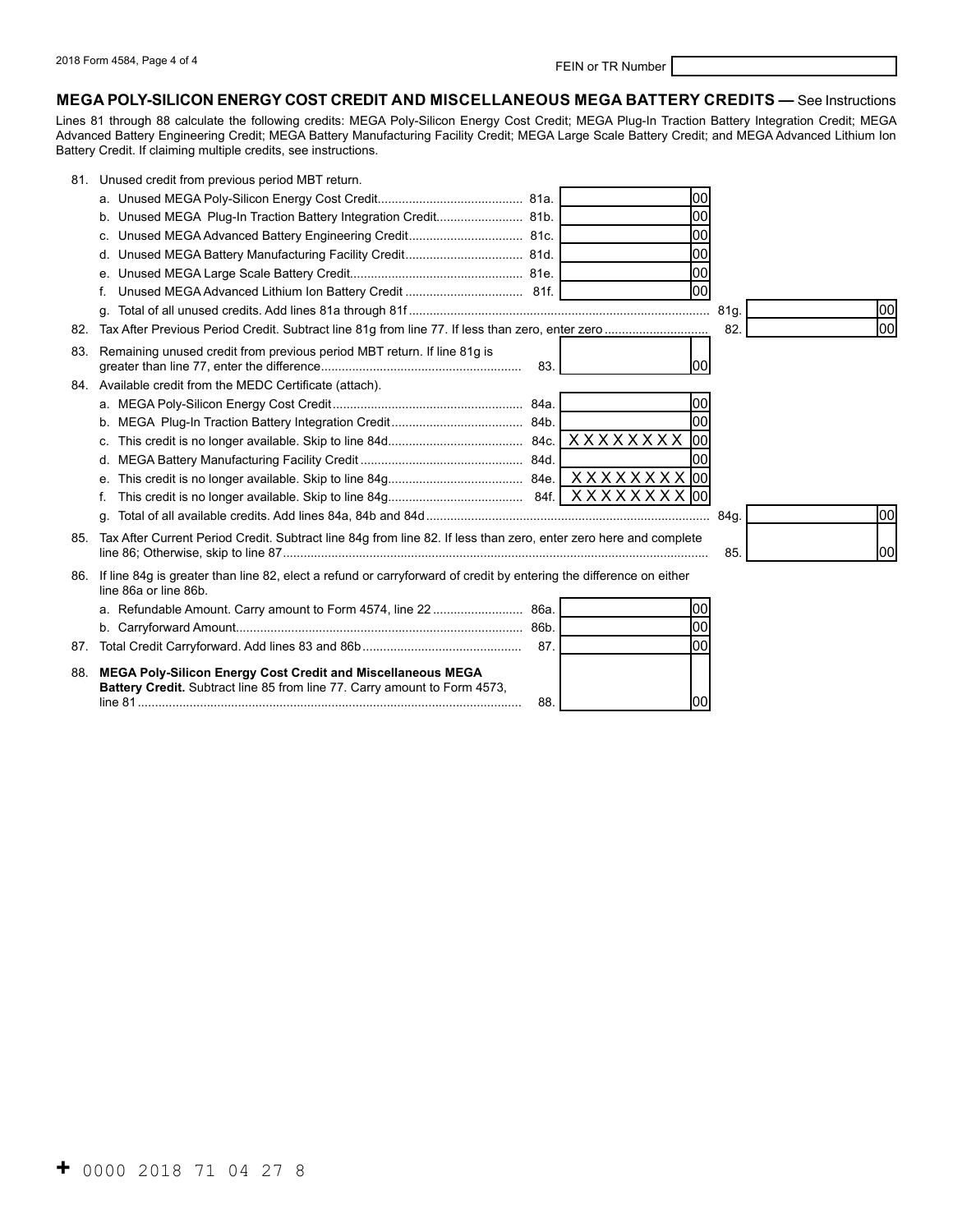# **Instructions for Form 4584 Michigan Business Tax (MBT) Election of Refund or Carryforward of Credits**

## **Purpose**

 Beginning January 1, 2012, only those taxpayers with a certificated credit, which is awarded but not yet fully claimed or utilized, may elect to be MBT taxpayers.

 The purpose of this form is to allow standard taxpayers to claim certain "hybrid" credits that, if greater than the tax liability, can either be refunded or carried forward to offset future liabilities (historic preservation and brownfield certificated credits are the exception to this, see below for more detail). Credits and any overpayments are calculated here and then carried to either the *MBT Miscellaneous Nonrefundable Credits* (Form 4573) or the *MBT Refundable Credits* (Form 4574), depending on the election chosen.

 Financial institutions and insurance companies may use this form to claim the Historic Preservation Credit and Brownfield Redevelopment Credit only.

 The election to treat the credit as refundable or non-refundable must be made on the original return filed for the year in which the credit was earned. No amendment will be allowed to change this election. Amounts elected to be carried forward may not be subsequently refunded, nor can assigned credits be refunded. Treatment of any excess credit may not be split between a refund and carryforward.

## **Special Instructions for Unitary Business Groups (UBGs)**

 If a member of a UBG has a qualifying certificated credit, the group, and not the member, must make the election to file under the MBT. The election should be made by the designated member (DM) of the UBG by filing an MBT return. Once the group makes the election, all members of the group are required to file and pay the MBT until claimed certificated credits and any carryforward of those credits are extinguished.

 Credits on this form are earned and calculated on an entity- specific basis, as determined by relevant statutory provisions for the respective credits. Intercompany transactions are not eliminated, and the credits are applied against the tax liability of the UBG.

 If the group has made the election to remain in the MBT, a member of a UBG may claim any of the applicable credits contained on this form by attaching the member's credit certificate to the return. If more than one member is claiming the same credit, the total amount from all claiming members should be entered on each corresponding line on this form. Line-by-line instructions indicate additional information required for UBGs.

 See the "Supplemental Instructions for Standard Members in UBGs" section in Form 4600 for information on the effects of members leaving or joining a UBG on certificated credit carryforwards.

### **Line-by-Line Instructions**

 Lines not listed are explained on the form.

 **NOTE:** Although qualification for certain credits is reviewed and approved by the Michigan Economic Growth Authority (MEGA), in many cases the certificates for such credits are issued by the Michigan Economic Development Corporation (MEDC).

 **Name and Account Number:** Enter the name and account number as reported on page 1 of the applicable MBT annual return (either the *MBT Annual Return* (Form 4567) for standard taxpayers, the *MBT Annual Return for Financial Institutions*  (Form 4590), or the *Insurance Company Annual Return for Michigan Business and Retaliatory Taxes* (Form 4588)).

 **UBGs:** Complete one form for the group. Enter the DM name in the Taxpayer Name field and the DM account number in the Federal Employer Identification Number (FEIN) field.

### **Historic Preservation Credit**

 The Historic Preservation Credit provides tax incentives for homeowners, commercial property owners, and businesses to rehabilitate historic resources located in the State of Michigan. Rehabilitation projects must be certified by the State Historic Preservation Office (SHPO).

 Beginning January 1, 2012, the historic preservation credit is available to the extent that a taxpayer had a part 2 approval, approved rehabilitation plan, approved high community impact rehabilitation plan or preapproval letter before by December 31, 2011, but has not fully claimed the credit before January 1, 2012. The credit may be claimed as either a refundable accelerated credit (on Form 4889) or a non-refundable credit. Non-refundable credits and non-refundable carryforwards of the credit are claimed here. A taxpayer may elect to claim a certificated historic preservation credit in the year in which a credit is available and will be taxable under the MBT until the qualifying credit and any carryforward of the credit are extinguished. The credit must first be claimed in the year that the certificate of completed rehabilitation of the historic resource was issued.

 A qualified taxpayer that has made the election to remain taxable under the MBT with a certificated credit and has a rehabilitation plan certified before January 1, 2008, under the Single Business Tax (SBT) for the rehabilitation of a historic resource for which a certification of completed rehabilitation has been issued after the end of the taxpayer's last tax year under SBT may also claim such credit on this form, even though this historic preservation credit is not a certificated credit.

 Qualified taxpayers may receive a Basic Michigan Credit equal to 25 percent of their qualified expenditures. For taxpayers eligible for the federal Rehabilitation Credit under Internal Revenue Code (IRC) § 47(a)(2), the Basic Michigan Credit is 25 percent of the qualified expenditures less the amount of the federal credit claimed. For example, if the federal credit is 20 percent, the State credit is 5 percent of the qualified expenditures.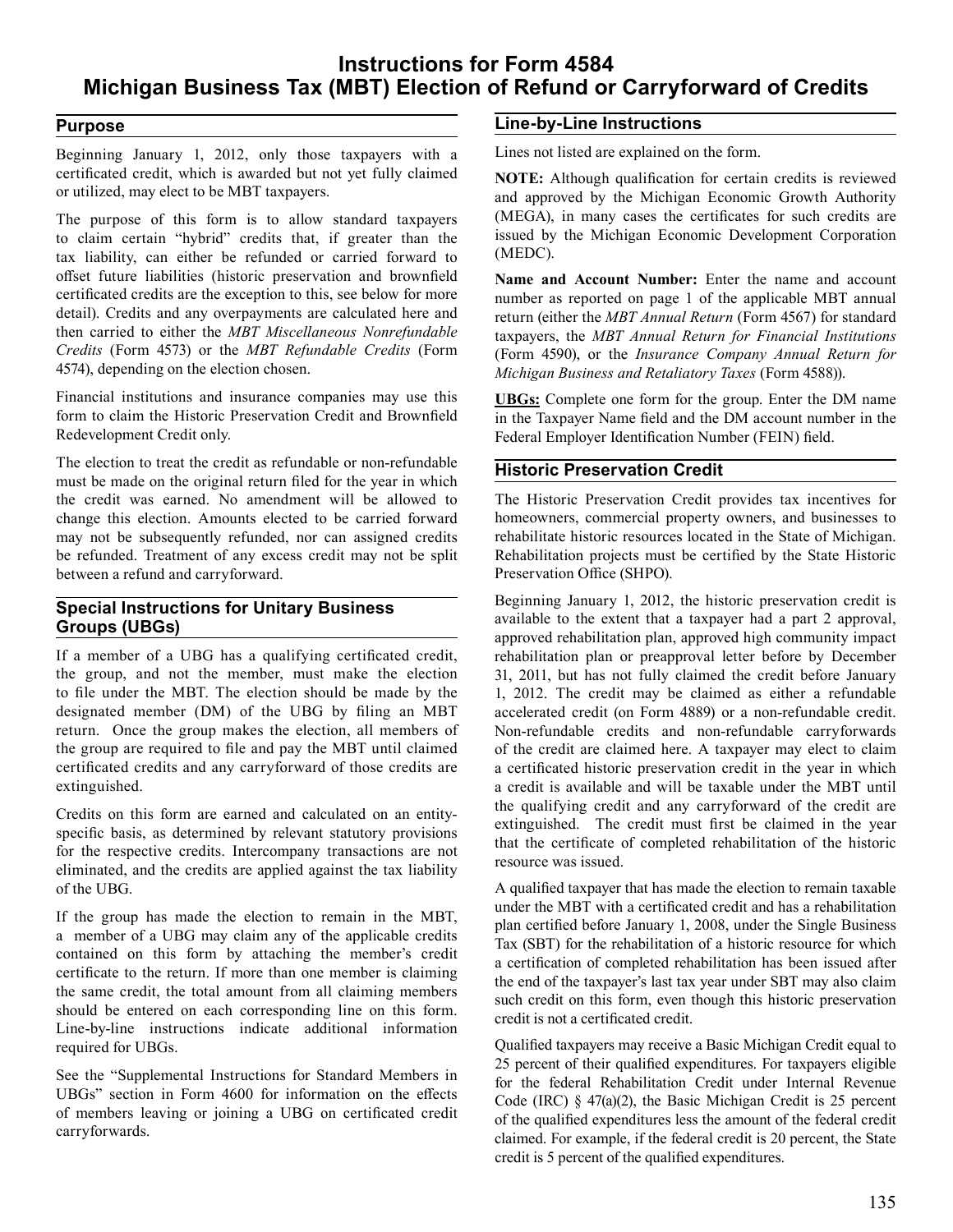A qualified MBT taxpayer may take one of two additional credits. The **Enhanced Credit** is equal to a percentage of qualified expenditures, not to exceed 15 percent, established in a preapproval letter issued by SHPO.

 The **Special Consideration Credit** is equal to a percentage of qualified expenditures, not to exceed 15 percent, recorded on the Certificate of Completion awarded by SHPO. Special Consideration Credits are granted to rehabilitation plans expected to have a high community impact and to have significantly greater historic, social, and economic impact than those plans that earn Enhanced Credits. The maximum amount of credit that may be claimed during a tax year is \$3,000,000 per project, with the excess being carried forward until used up. The Enhanced and Special Consideration Credits are taken in addition to the Basic Credit. All three are calculated on *Michigan Historic Preservation Tax Credit* (Form 3581).

 A qualified taxpayer may assign all or a portion of its credit to any assignee. The credit assignment cannot be revoked, but an assignee may subsequently reassign a credit, or any portion of an assigned credit, to one or more assignees. Generally, both the initial assignment of the Michigan Historic Preservation Tax Credit by the qualified taxpayer to the first assignee(s) and the subsequent reassignment by the first assignee(s) to reassignee(s) must be done in the tax year in which the certificate of completed rehabilitation is issued. For information on assignments, contact the State Historic Preservation Office (SHPO).

 For Basic, Enhanced and Special Consideration credits for which a certificate of completed rehabilitation is issued for a tax year beginning after December 31, 2007 and ending before January 1, 2012, an assignment by a qualified taxpayer of all or any portion of a credit allowed may be made within the 12 months immediately succeeding the tax year in which the certificate of completed rehabilitation is issued.

 An unused carryforward of a Historic Preservation Credit generated under SBT may be claimed against the tax imposed by MBT for the years the carryforward would have been available under SBT (maximum ten years) if the taxpayer has made the election to remain taxable under the MBT with a certificated credit. This carryforward is claimed on the *MBT Single Business Tax Credit Carryforwards* (Form 4569).

 **Line 2: Recapture.** Enter the sum of all SBT and MBT Historic Preservation Credit recapture amounts. If a recapture event occurs, in the year of the event the following percentage of the credit amount previously claimed must be added back to the tax liability of the qualified taxpayer that received the certificate of completed rehabilitation or preapproved letter. For tax years beginning after December 31, 2008, a recapture event occurs if:

- A certificate of completed rehabilitation is revoked or a preapproval letter for an enhanced credit is revoked or a historic resource is sold or disposed of less than five years after the historic resource is placed in service (as defined in IRC § 47(b)(1) and related federal regulations); or
- A certificate of completed rehabilitation issued after December 1, 2008, is revoked; or a preapproval letter for an

 enhanced credit issued after December 1, 2008, is revoked; or a historic resource is sold or disposed of less than five years after the historic resource is placed in service during a tax year beginning after December 31, 2008.

|              | 100 percent   If less than 1 year          |
|--------------|--------------------------------------------|
| 80 percent   | If at least 1 year, but less than 2 years  |
| $60$ percent | If at least 2 years, but less than 3 years |
| 40 percent   | If at least 3 years, but less than 4 years |
| 20 percent   | If at least 4 years, but less than 5 years |

 If the credit has been assigned, the recapture is the responsibility of the qualified taxpayer that received the certificate of completed rehabilitation, not the assignee.

 **NOTE:** A recapture is not required if the qualified taxpayer enters into a written agreement with SHPO that allows for the transfer or sale of the historic resource.

 **UBGs:** If any member of the UBG is reporting recapture, a statement must be attached to this form identifying the reporting member.

 **Line 4:** Enter the amount of Basic/Enhanced credit carryforward from the prior year MBT Form 4584, if any. Available SBT credit carryforward is claimed separately on Form 4569.

 **UBGs:** Standard taxpayers, enter the carryforward amount from Form 4580, Part 2B, line 48, column C. Financial institutions, enter the combined total of carryforward amounts reported on the *UBG Combined Filing Schedule for Financial Institutions* (Form 4752), line 28, by all members of the group.

 **Line 7:** Enter amount of Special Consideration credit carryforward from prior year MBT Form 4584, if any. The Special Consideration credit carryforward must be separately recorded because, unlike the Basic/Enhanced Credit carryforward, it may be carried forward until used up. It does not expire after 10 years.

 **UBGs:** Standard taxpayers, enter the carryforward amount from Form 4580, Part 2B, line 49, column C. Financial institutions, enter the combined total of carryforward amounts reported on Form 4752, line 29, by all members of the group.

 **Line 10: Basic/Enhanced Credit.** If the Historic Preservation Credit has been assigned, include the approval letter received from the Michigan Department of Treasury (Treasury) in the return. (If not attached, the credit will be disallowed.)

 **NOTE:** If the taxpayer assigned part, but not all, of the credit, include here the amount of credit retained by the taxpayer. To this extent the assignor is also an assignee.

 **Line 13: Special Consideration Credit.** If the Historic Preservation Credit has been assigned, attach the approval letter received from Treasury to the return. (If the approval letter is not attached, the credit will be disallowed.)

 **NOTE:** If the taxpayer assigned part, but not all, of the credit, include here the amount of credit retained by the taxpayer. To this extent the assignor is also an assignee.

 **Line 25:** Add line 6 and 12. This amount is the Prior year and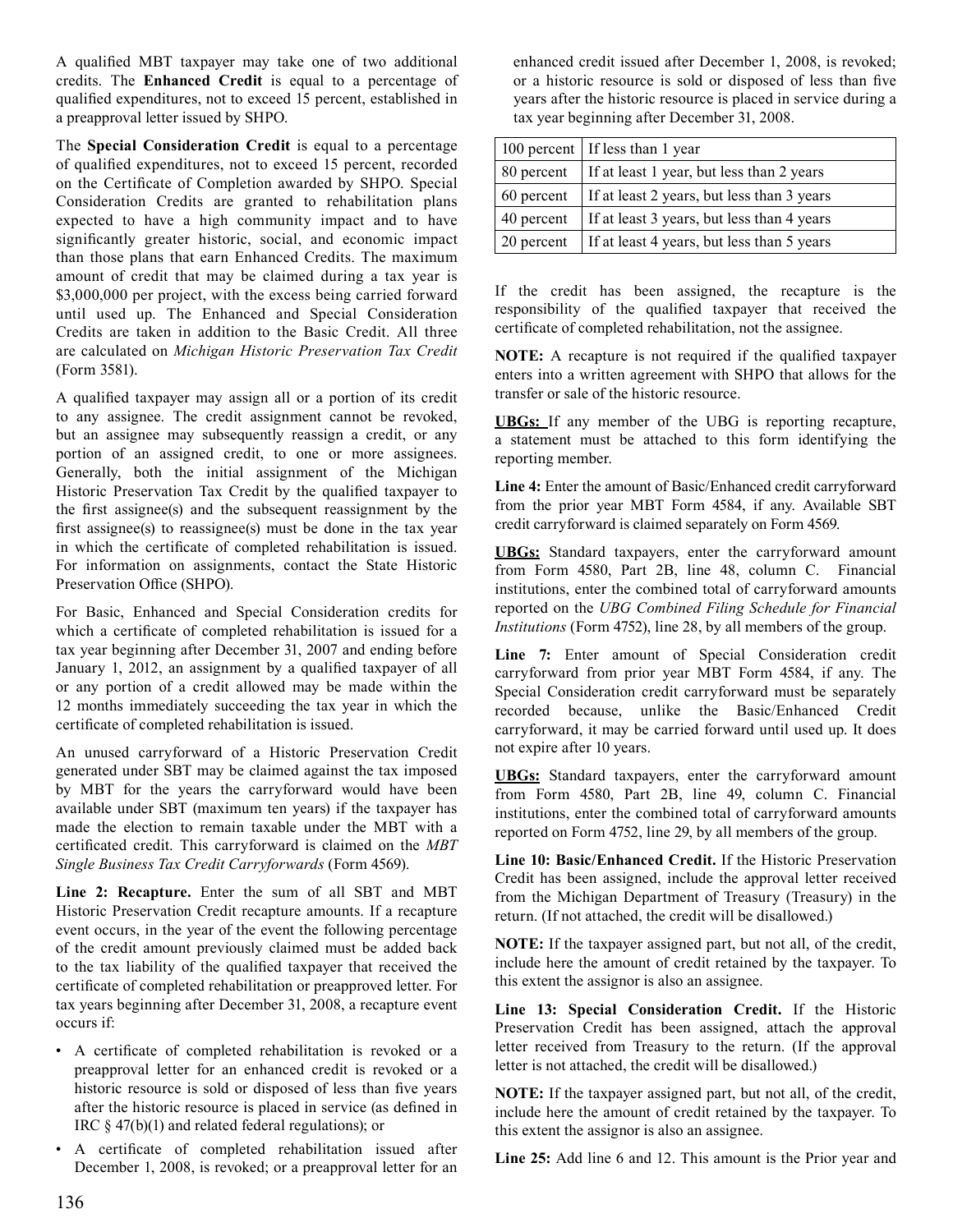Assigned Basic/Enhanced credit carryforward to be used on the next MBT return.

 **Line 26:** Add lines 9, 15, and 23. This amount is the Special Consideration Credit carryforward to be used on the taxpayer's next MBT return.

 **Line 27:** Add lines 25 and 20. This amount is the total Basic/ Enhanced credit carryforward to be used on the next MBT return.

## **MEGA Federal Contract Credit**

 The MEGA Federal Contract Credit is available for a qualified taxpayer or collective group of taxpayers that have been awarded a federal procurement contract from the United States Department of Defense, Department of Energy, or Department of Homeland Security, resulting in a minimum of 25 new full- time jobs. The credit amount is 100 percent of the qualified taxpayer's payroll attributable to employees who perform qualified new jobs as a result of the contract multiplied by the Michigan Individual Income Tax rate. Beginning January 1, 2012, this credit is available as a certificated credit to the extent that the taxpayer has entered into an agreement with MEGA by December 31, 2011, but the credit has not been fully claimed or paid prior to January 1, 2012. This credit must be claimed beginning with the taxpayer's first tax year ending after December 31, 2011, in order for the taxpayer to remain taxable under the MBT and claim the credit.

 This credit may be taken for a period of up to seven years, as determined by MEGA. Any amount that exceeds the taxpayer's tax liability may be refunded or carried forward for ten years or until it is used up, whichever occurs first. To be eligible for the credit, a taxpayer must enter into an agreement with MEGA and be certified by MEGA. If a misrepresentation is made on the application for this credit, the designation of a qualified taxpayer may be revoked and the taxpayer may be required to refund or recapture credits received. Credit recapture is calculated on Form 4587.

 For more information, contact MEDC at (517) 373-9808 or visit the MEDC Web site at **http://www.michiganadvantage.org/**.

 **Line 30: UBGs:** Enter the unused credit amount from Form 4580, Part 2B, line 51, column C.

 **Line 33:** Approved businesses receive a certificate from MEGA each year showing the total amount of tax credit allowed. Attach the Defense Contracting Tax Credit Certificate to the return. (If the certificate is not attached, the credit will be disallowed.)

 **Line 36:** Add lines 32 and 35b. This is the MEGA Federal Contract Credit carryforward to be used on the taxpayer's next MBT return.

# **Brownfield Redevelopment Credit**

 The Brownfield Redevelopment Credit encourages businesses to make an investment in eligible Michigan property that was used or is currently used for commercial, industrial, public, or residential purposes and is either a facility (environmentally contaminated property), functionally obsolete, or blighted.

 Beginning January 1, 2012, the Brownfield Redevelopment Credit may be claimed as a certificated credit if a taxpayer has a preapproval letter by December 31, 2011, but has not fully claimed the credit by January 1, 2012. The credit may be claimed as either a refundable accelerated credit (on Form 4889) or a non-refundable credit. Non-refundable credits and non-refundable carryforwards of the credit are claimed here. The credit must first be claimed in the year in which the certificate of completion is issued.

 A qualified taxpayer that has made the election to remain taxable under the MBT with a certificated credit and has received a pre-approval letter prior to January 1, 2008, under the SBT Act to receive a Certificate of Completion may claim provided that all other requirements are met. the credit (which is not a certificated credit) on this form,

 For projects approved or amended by MEGA, prior to April 8, 2008, the credit is limited to 10 percent of the cost of the eligible investment. For projects approved or amended on or after April 8, 2008, the credit is authorized for a percentage of the cost of eligible investment to be determined by MEGA, up to 20 percent of the cost.

 A taxpayer claiming a nonrefundable certificated brownfield credit may make the election in the year in which a credit is available and will remain taxable under the MBT until the qualifying credit and any carryforward of the credit are extinguished. A taxpayer with a multiphase brownfield credit under MCL 208.1437(10), that makes the election, is required to continue to file and pay the MBT until the certificated credit is complete and the credit is used up. Except for a multiphase project, the Brownfield Redevelopment Credit must first be claimed in the tax year in which the Certificate of Completion is issued. For credits for a project approved by MEGA with total credits greater than \$10,000,000, the credits must be claimed at the rate of 10 percent per year for ten years, beginning with the first year specified by MEGA on the Certificate of Completion.

 If a Brownfield Redevelopment Credit exceeds a taxpayer's tax liability for the year, the excess may be carried forward to offset tax liability in subsequent tax years for a maximum of ten years.

 **NOTE:** An unused SBT credit carryforward may be claimed against the tax imposed under the MBT for the same years the carryforward would have been available under SBT, if the taxpayer has made the election to remain taxable under the MBT with a certificated credit, but it expires after ten years (combined SBT and MBT years). This carryforward is claimed on Form 4569.

 All or a portion of the credit may be assigned. The assignment of the credit is irrevocable, and except for an assignment based on a multiphase project, must be made in the tax year in which the Certificate of Completion was issued. If proper assignment is completed, the assignee may make the election to remain taxable under the MBT on the basis of the assigned brownfield certificated credit in the year of assignment, provided that credit amount is available in that year.

 The administration of the Brownfield Redevelopment Credit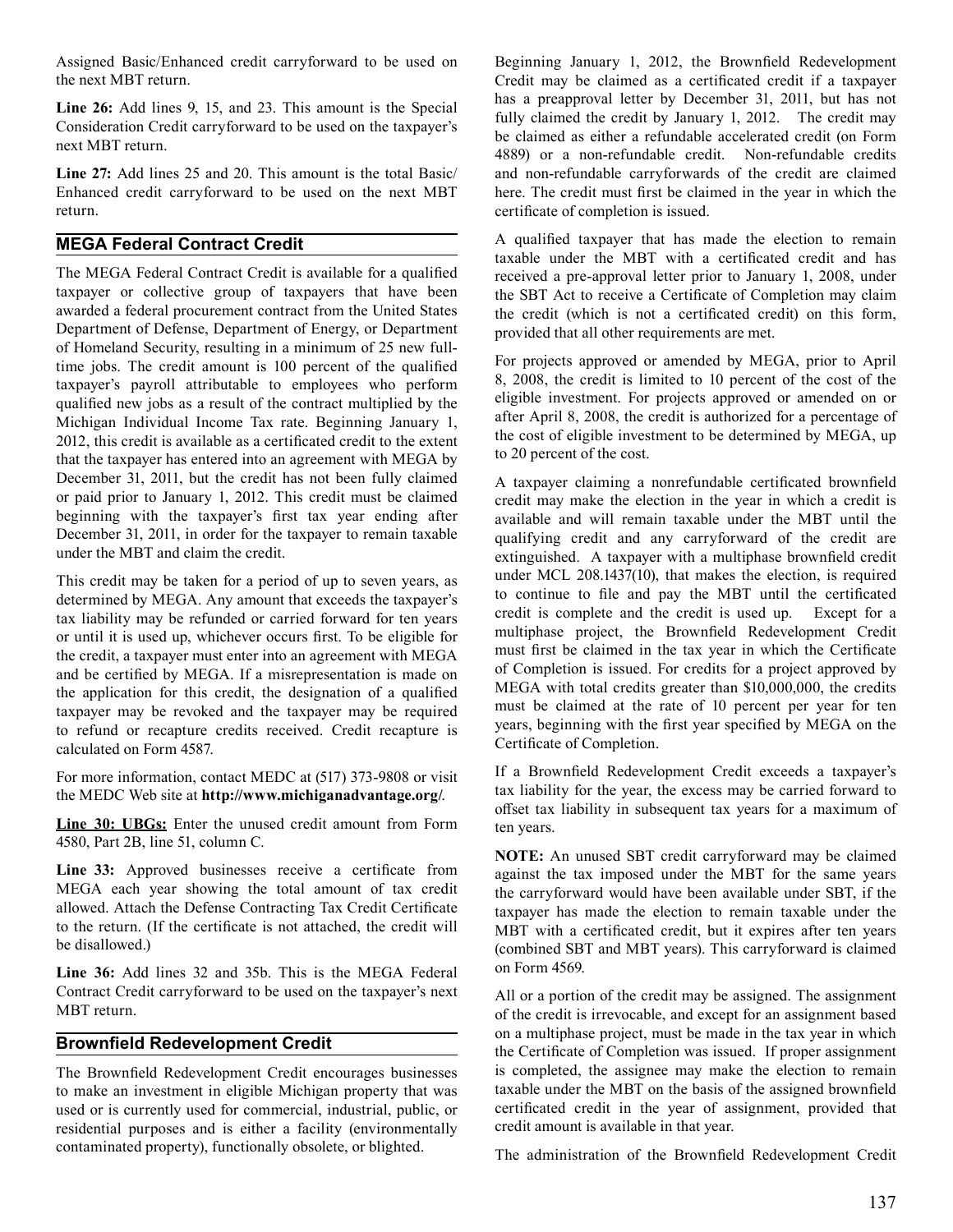program is assigned to MEGA. For more information on the approval process, contact the MEDC at (517) 373-9808.

 **Line 38:** Enter tax liability before Brownfield Redevelopment Credit from Form 4573, line 55, or Form 4596, line 19.

 **Line 39: Recapture.** The disposal or transfer to another location of personal property used to calculate this credit will result in an addition to the tax liability of the qualified taxpayer that was originally awarded the credit in the year in which the disposal or transfer occurs. This is true even if the credit was assigned to someone else. This additional liability will be calculated by multiplying the same percentage as is used to calculate the credit (e.g., 10 percent) times the federal basis of the property used to calculate gain or loss [as calculated for federal purposes] as of the date of the disposition or transfer. The amount otherwise added to the tax liability may also be used to reduce any carryforward of credits available to the taxpayer.

 **UBGs:** If any member of the UBG is reporting recapture, a statement must be attached to this form identifying the reporting member.

 **Line 40:** Enter only the unused credit from a previous period MBT return. Available SBT credit carryforward is claimed separately on Form 4569.

 **UBGs:** Standard taxpayers, enter the unused credit amount from Form 4580, Part 2B, line 54, column C. Financial institutions, enter the combined total of carryforward amounts reported on Form 4752, line 31, by all members of the group.

 **Line 43:** If the Brownfield Redevelopment Credit has been assigned, attach the MBT Brownfield Redevelopment Credit Assignment Certificate to the return. (If the certificate is not attached, the credit will be disallowed.)

 **Line 46:** For the credit to be valid, attach the Certificate of Completion, issued after the completion of the approval process, to the return. (If the certificate is not attached, the credit will be disallowed.)

 **Line 54:** Add lines 51 and 53. This amount is the Brownfield Redevelopment credit carryforward to be used on the taxpayer's next MBT return.

## **MEGA Plug-In Traction Battery Manufacturing Credit**

 The MEGA Plug-In Traction Battery Manufacturing Credit encourages investment in the development, manufacture, commercialization, and affordability of advanced automotive high-power energy batteries. The credit is available only to a taxpayer that has entered into an agreement with MEGA that provides that the taxpayer will manufacture plug-in traction battery packs in Michigan. **This credit is no longer available. However, unused credit carryforward from the immediately preceding tax year may still be claimed, if available.** 

 For more information, contact MEDC at (517) 373-9808 or visit the MEDC Web site at **http://www.michiganadvantage.org/**.

 **Line 57: UBGs:** Enter the unused credit amount from Form 4580, Part 2B, line 57, column C.

 **Line 60:** For tax years ending after December 31, 2014, **this credit is no longer available**. However, unused credit carryforward from the immediately preceding tax year may still be claimed on line 57, if available.

 **Line 63:** Enter the amount from line 59. This is the MEGA Plug-In Traction Battery Manufacturing Credit carryforward to be used on the taxpayer's next MBT return.

# **Anchor Company Payroll Credit**

 The Anchor Company Payroll Credit is available for a qualified taxpayer that was designated by MEGA as an anchor company within the last five years and that has influenced a new qualified supplier or customer to open, locate, or expand in Michigan. Beginning January 1, 2012, this credit is available as a certificated credit to the extent that the taxpayer has entered into an agreement with MEGA by December 31, 2011, but the credit has not been fully claimed or paid prior to January 1, 2012. This credit must be claimed beginning with the taxpayer's first tax year ending after December 31, 2011, in order for the taxpayer to remain taxable under the MBT and claim the credit.

 A qualified taxpayer may take a credit up to 100 percent of its supplier's or customer's payroll for employees who perform qualified new jobs multiplied by the Michigan Individual Income Tax rate. This credit may be taken for a period of up to five years, as determined by MEGA. Any amount that exceeds the taxpayer's tax liability may be refunded or carried forward for ten years or until it is used up, whichever occurs first. To be eligible for the credit, a taxpayer must be certified by MEGA. MEGA also may provide that qualified sales to a qualified customer not be considered in calculating the sales factor for the tax year for which a credit is provided.

 The statute provides for reduction, termination, or recapture of the credit if the taxpayer fails to comply with its agreement or the statute. Credit recapture is calculated on Form 4587.

 For more information, contact MEDC at (517) 373-9808 or visit the MEDC Web site at **http://www.michiganadvantage.org/**.

 **Line 65: UBGs:** Enter unused credit amount from Form 4580, Part 2B, line 58, column C.

 **Line 68:** Approved businesses receive a certificate from MEGA each year showing the total amount of tax credit allowed. Attach the Anchor Jobs Tax Credit Certificate to the return. (If the certificate is not attached, the credit will be disallowed.)

 **Line 71:** Add lines 67 and 70b. This amount is the Anchor Company Payroll credit carryforward to be used on the taxpayer's next MBT return.

# **Anchor Company Taxable Value Credit**

 The Anchor Company Taxable Value Credit is available for a qualified taxpayer that was designated by MEGA as an anchor company within the last five years and that has influenced a new qualified supplier or customer to open, locate, or expand in Michigan.

 Beginning January 1, 2012, this credit is available as a